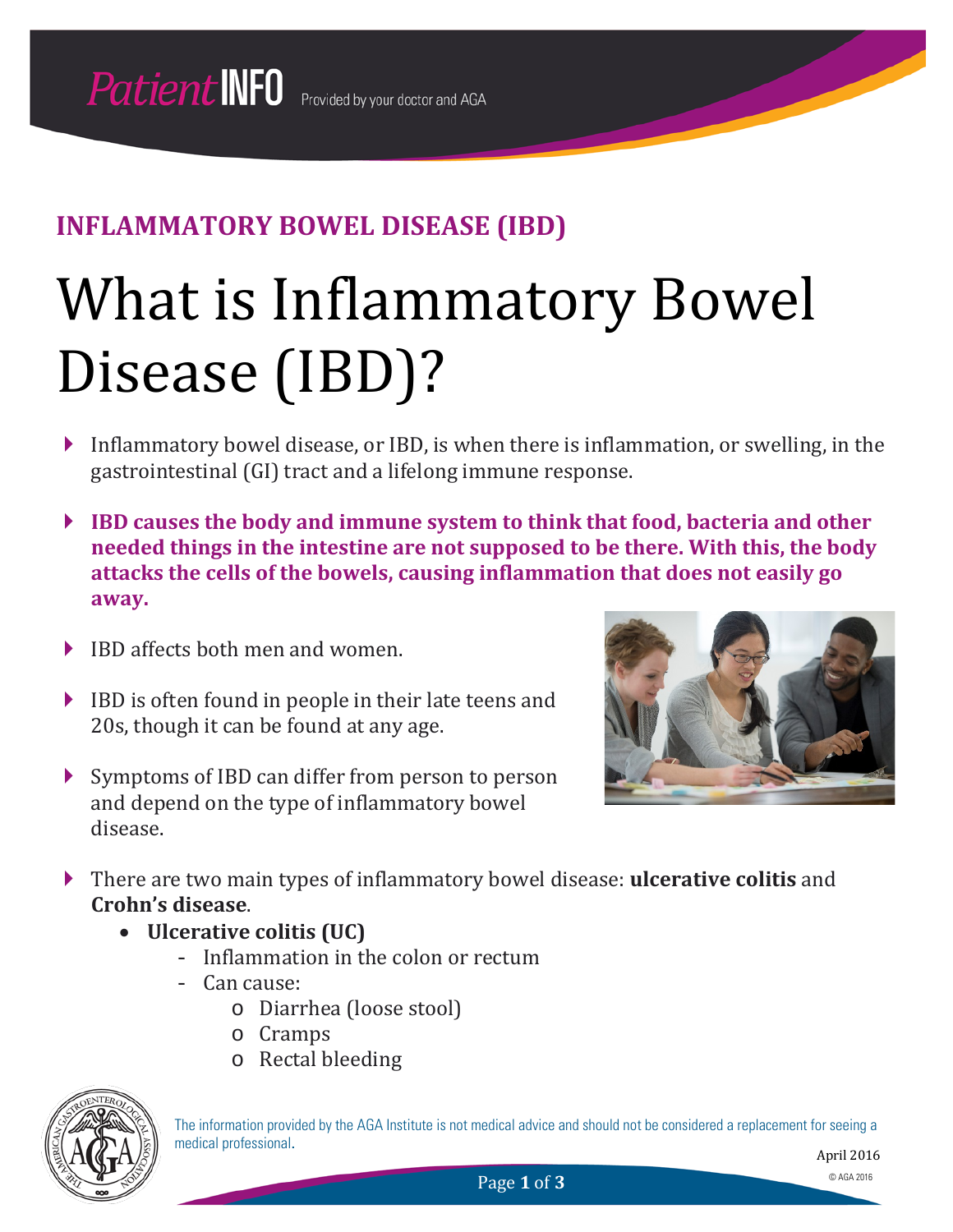- **Crohn's disease (CD):**
	- Inflammation or ulceration throughout the GI tract
	- Can cause:
		- o Cramps/belly pain (often in the lower right side)
		- o Diarrhea
		- o Weight loss
		- o Bleeding
- Both Crohn's disease and ulcerative colitis are illnesses with times of remission (when you feel well) and relapse (when you feel ill).
- There are many types of treatment plans that your doctor can order to control the symptoms of IBD, and each of these has specific actions and side effects.
- About 15 to 30 percent of patients with IBD have a family member with the disease. There is research underway to find out if a certain gene or a group of genes makes a person more likely to get IBD.
- There is little proof that stress causes IBD. As with other illnesses, stress may make symptoms worse. Stress management might be suggested.
- Treatments for IBD often include medications, nutrition, emotional support or surgery, based on the type of IBD.
- While what you eat does not cause IBD, foods can cause or worsen symptoms when the disease is active.
	- Your doctor may do a nutritional assessment to find out if you are taking in enough calories, vitamins and minerals.



The information provided by the AGA Institute is not medical advice and should not be considered a replacement for seeing a medical professional.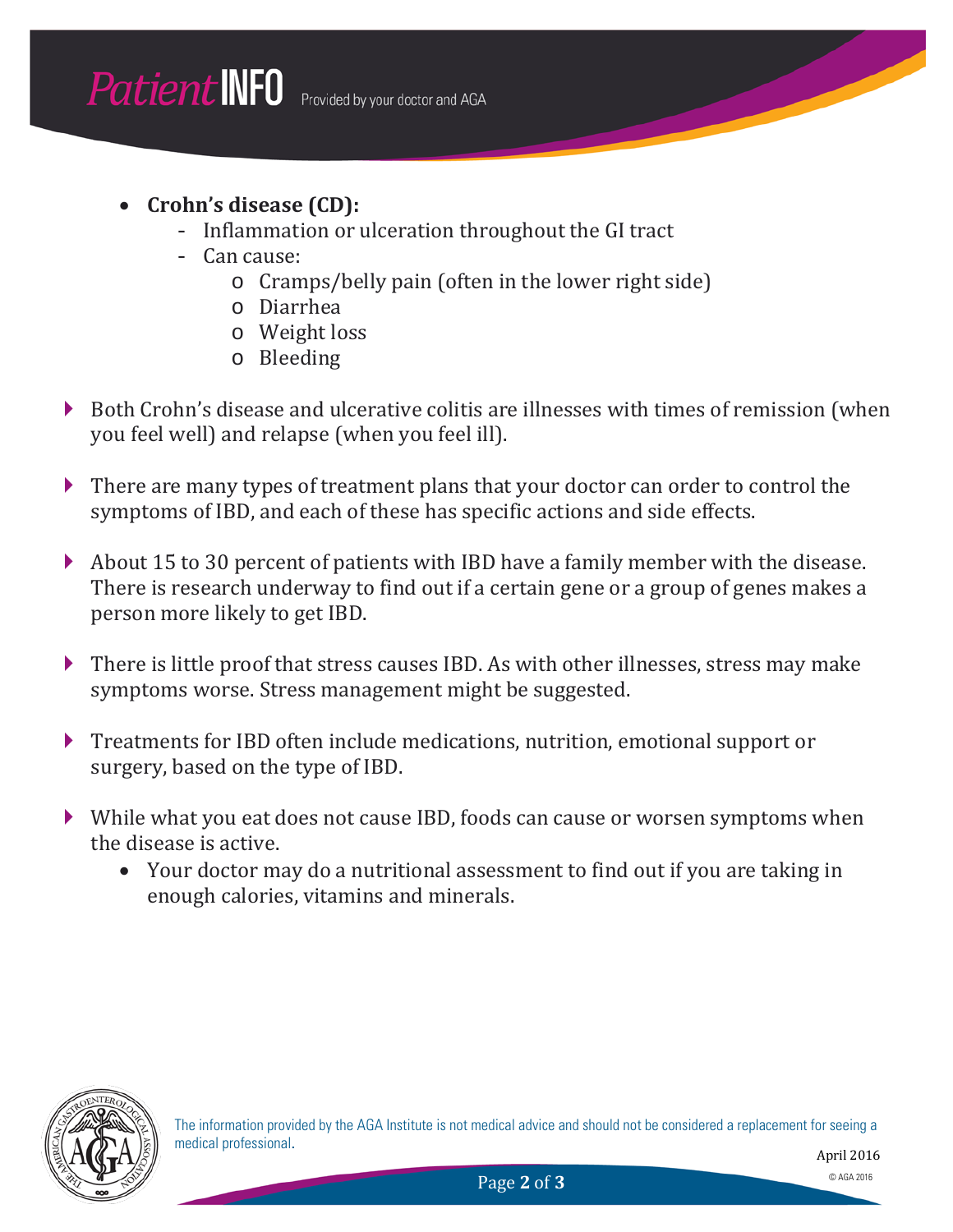## **Coping With IBD**

Though IBD is a long-term health issue that has times of remission and relapse, most people have a normal life span and a good quality of life.

For those who have chronic and continuing symptoms, here are a few tips to try:

- Know your body and how IBD affects you.
- Learn to care for yourself have control over those things you can control.
- Build a support system that works for you: family, friends and support groups.
- Be sure to follow instructions from your medical team.

## **Additional Resources**

- [www.ccfa.org](http://www.ccfa.org/)
- Local hospital support groups

For more details on testing, treatment and coping, please visit the Crohn's disease and ulcerative colitis materials at [www.gastro.org/patient-care.](http://www.gastro.org/patient-care)

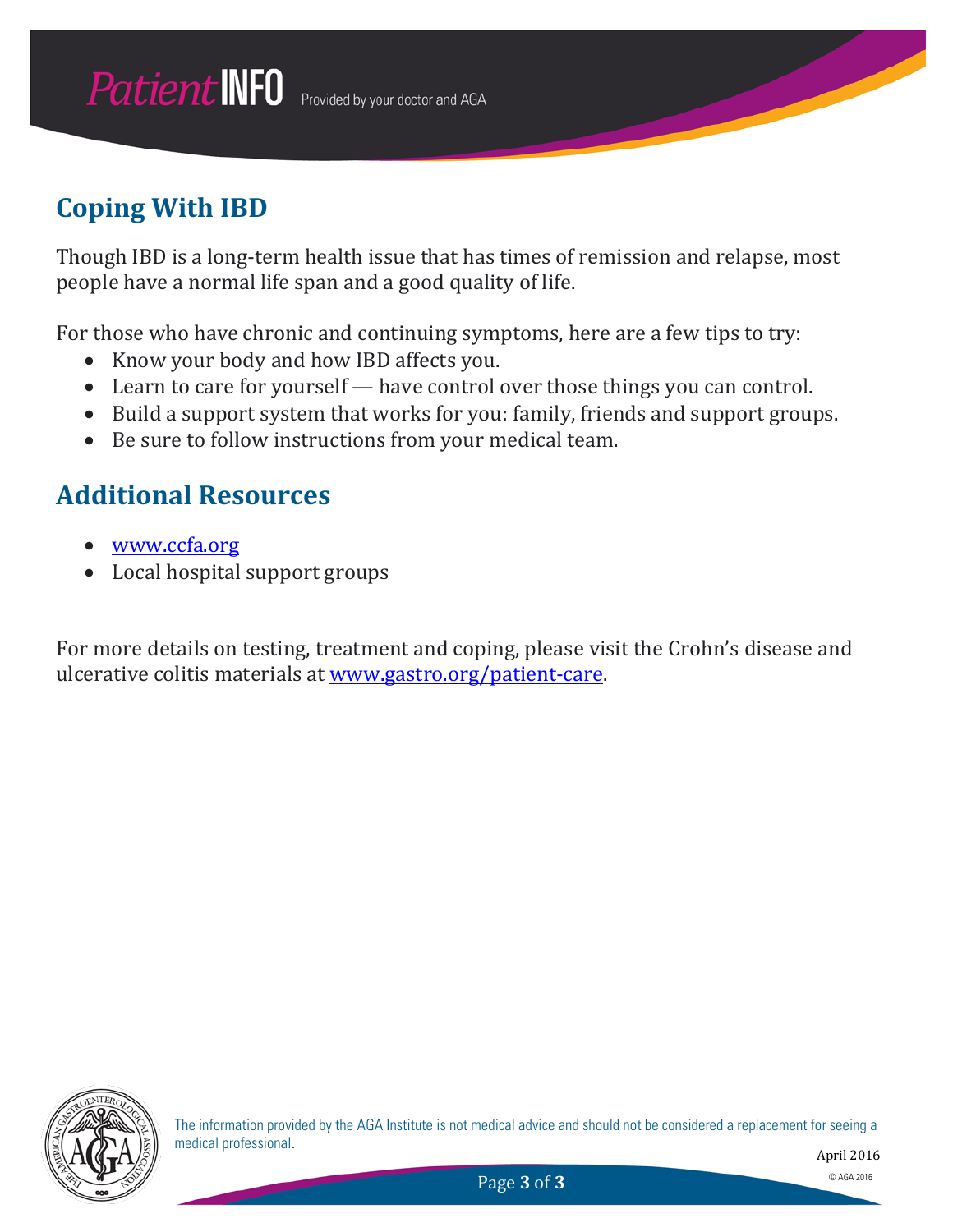## What is Crohn's Disease?

- Crohn's disease is a type of inflammatory bowel disease (IBD).
- It causes inflammation (pain and swelling) in the gastrointestinal (GI) tract, also called the digestive system.
- **Inflammation from Crohn's disease can make it hard for patients to take in nutrients during digestion.**
- While there is no cure for Crohn's disease, **there are treatments that can help**.
- ▶ Crohn's disease can have times of remission (time when you feel well) and relapse (when you feel ill).
- The most common part of the body affected is the lower part of the small intestine, called the **ileum**, and the first part of the colon. However, Crohn's disease can show up in any part of the GI tract, from the mouth to the anus.
- Crohn's disease can be found in people of any age but is often found between ages 13 and 30.
- Smoking can raise the chances of getting Crohn's disease.



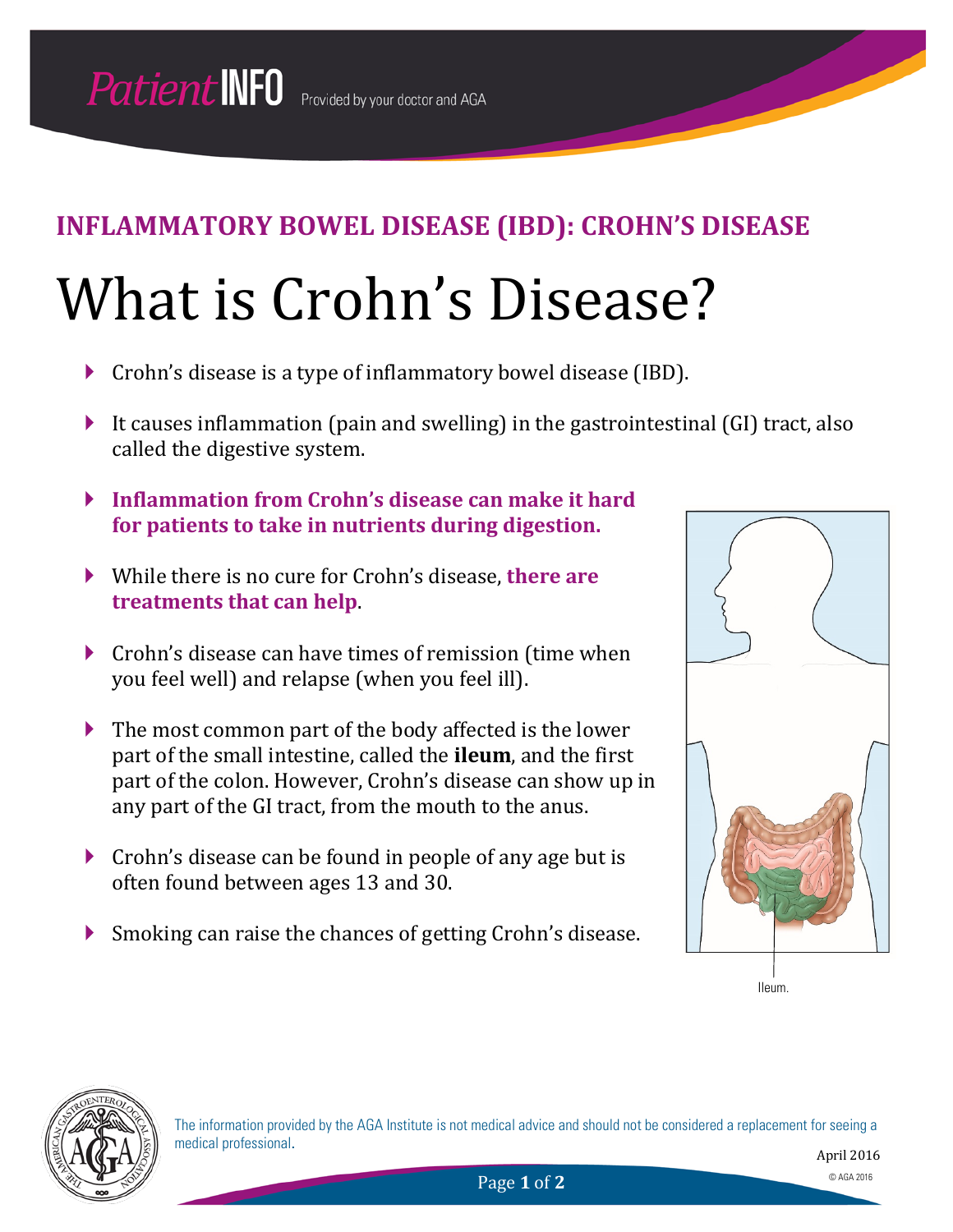- Right now, the cause of Crohn's disease is not fully known. Experts think a few things could play a role in getting Crohn's disease, such as:
	- **Autoimmune reaction** Crohn's disease is thought to be an autoimmune health issue, meaning the body's immune system thinks food and other things are not supposed to be there. With this, the body attacks your gut, causing inflammation.
	- **Genes** Crohn's disease tends to run in families.
	- **The environment** Some studies show certain things, such as the use of nonsteroidal anti-inflammatory drugs (NSAIDs), antibiotics, oral contraceptives or a high-fat diet may slightly raise chances of getting Crohn's disease.
- Stress or certain foods do not cause Crohn's disease. However, high stress and some foods may worsen symptoms.

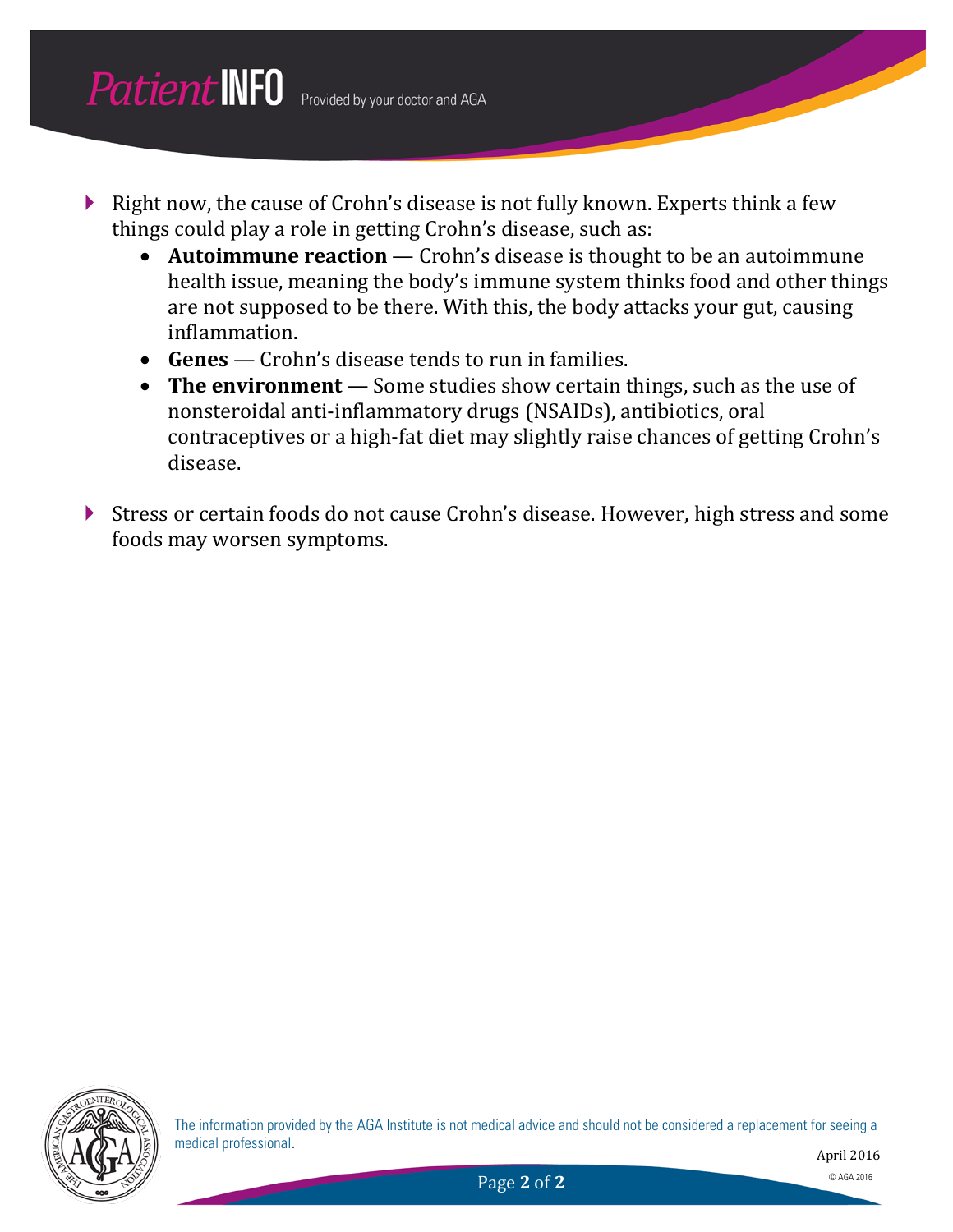# Symptoms

The symptoms of Crohn's disease can **vary from person to person**, based on where the disease is in the body and how bad the inflammation is.

The most common symptoms of Crohn's disease are:

- Belly pain and cramps, often in the lower right side.
- Diarrhea (loose stool).
- Weight loss.
- Rectal bleeding.
- Fever.
- Feeling tired or weak.
- Loss of appetite.
- Anemia (low iron in your blood, which can make you feel weak and tired).
- Joint pain.
- Changes in skin (red bumps that are tender when touched).
- Eye irritation.
- Delayed development and stunted growth in children who have the disease.

Keep of track of any symptoms, how often you have them and how bad they are before seeing your doctor. Try the MyGIHealth<sup>®</sup> app to stay organized.



The information provided by the AGA Institute is not medical advice and should not be considered a replacement for seeing a medical professional.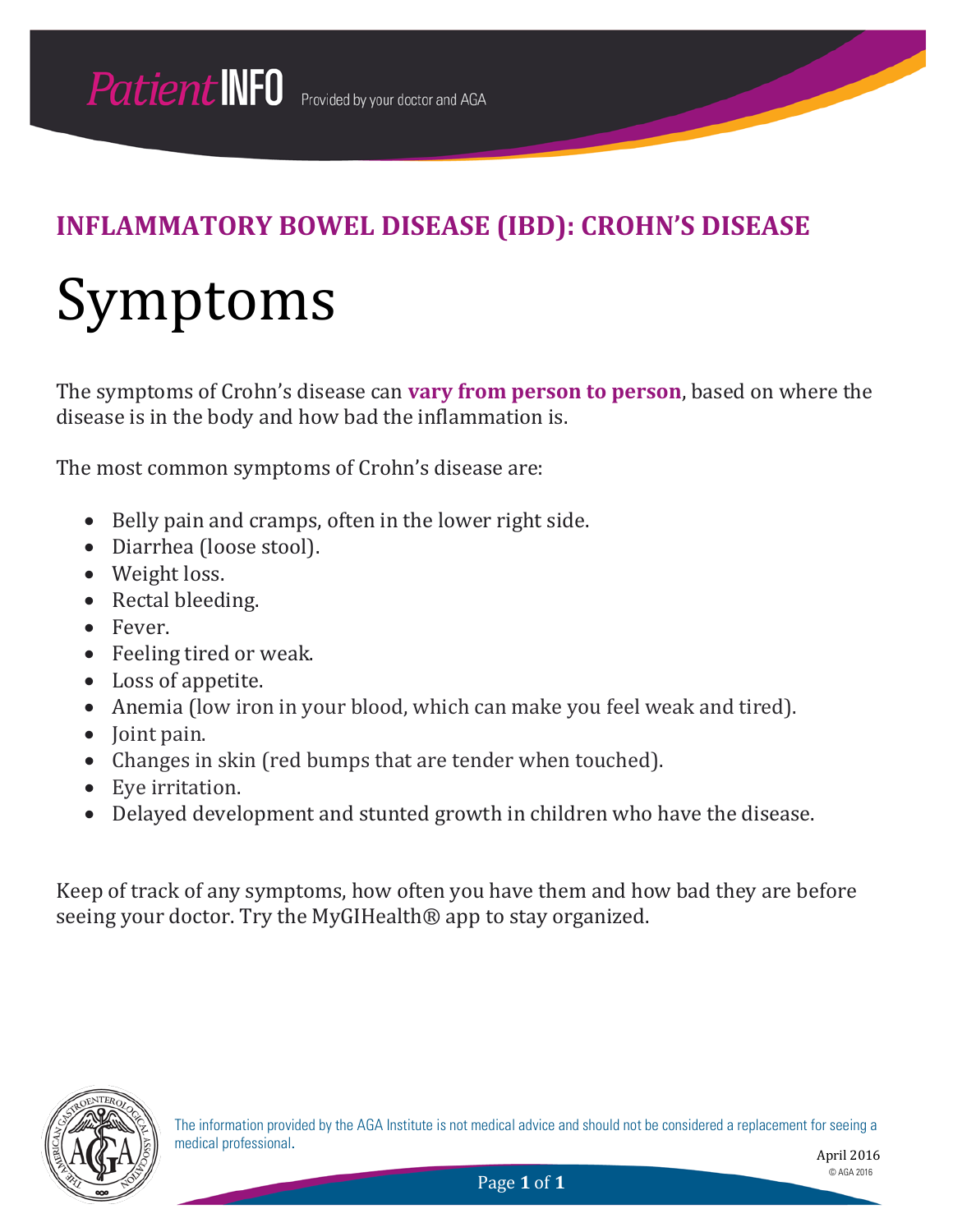# Getting Tested

There are many tests your gastroenterologist can do to find out if you have Crohn's disease. First, he or she will take your past health info, listen to your symptoms, and do an exam to feel and listen to your belly. **No one test makes the diagnosis, but testing is used to confirm the gastroenterologist's clinical suspicion that Crohn's disease is causing symptoms.**

## **Blood Tests**

- Your doctor will look for anemia (low iron in your blood, which can make you feel weak and tired), caused by bleeding.
- Blood tests can show signs of inflammation or infection somewhere in the body, like a high white blood cell count and other markers of inflammation.
- Blood tests can be done at your doctor's office or in a lab.

## **Stool Tests**

- Stool tests are done to make sure there aren't other GI health problems, such as infection, causing symptoms.
- Stool tests can show if there is bleeding in the intestines and may confirm if inflammation is present.
- Your doctor will give you a special holder for the stool, which is then returned to your doctor or a lab.



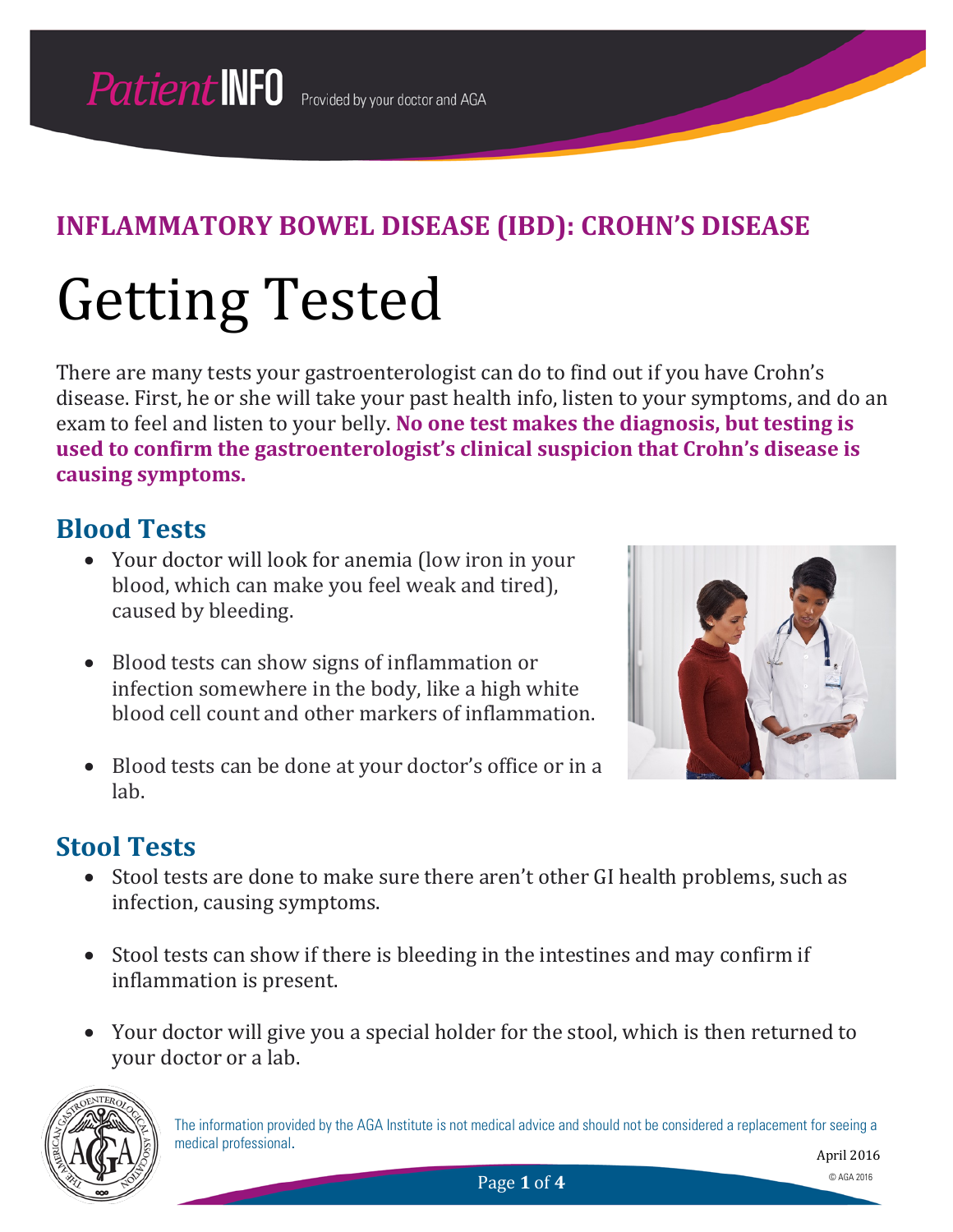*The below tests are done in your doctor's office, an outpatient center or a hospital. These tests can be used to find Crohn's disease or to rule out other health issues, such as ulcerative colitis, irritable bowel syndrome (IBS), diverticulitis or cancer.*

## **Colonoscopy**

- You will be given medicine to make you feel relaxed and sleepy during this test.
- A colonoscopy involves looking at the colon from inside the body using a long, thin (about the width of your little finger), flexible tube with a tiny camera on the end, through which the doctor can view your whole colon and rectum for inflammation, swollen tissue, ulcers or polyps (mushroom-like or flat growths on the inside wall of the colon or rectum).
- If the doctor thinks it might be Crohn's disease, he or she will also do a biopsy (taking a small piece of tissue to look at under the microscope) during the colonoscopy. This is not something you will be able to feel.



- You might feel some pressure during the exam and there may be some cramping afterward, but you most likely will not feel a thing during this test.
- You will need to "prep" before this test to clean out your bowel so your doctor can see clearly.
	- Follow the instructions given to you by your doctor to do this.
- Since you will be given medicine to make you sleepy, you will need someone to take you home and you won't be able to go to work that day. The next day, most people go back their usual activities.

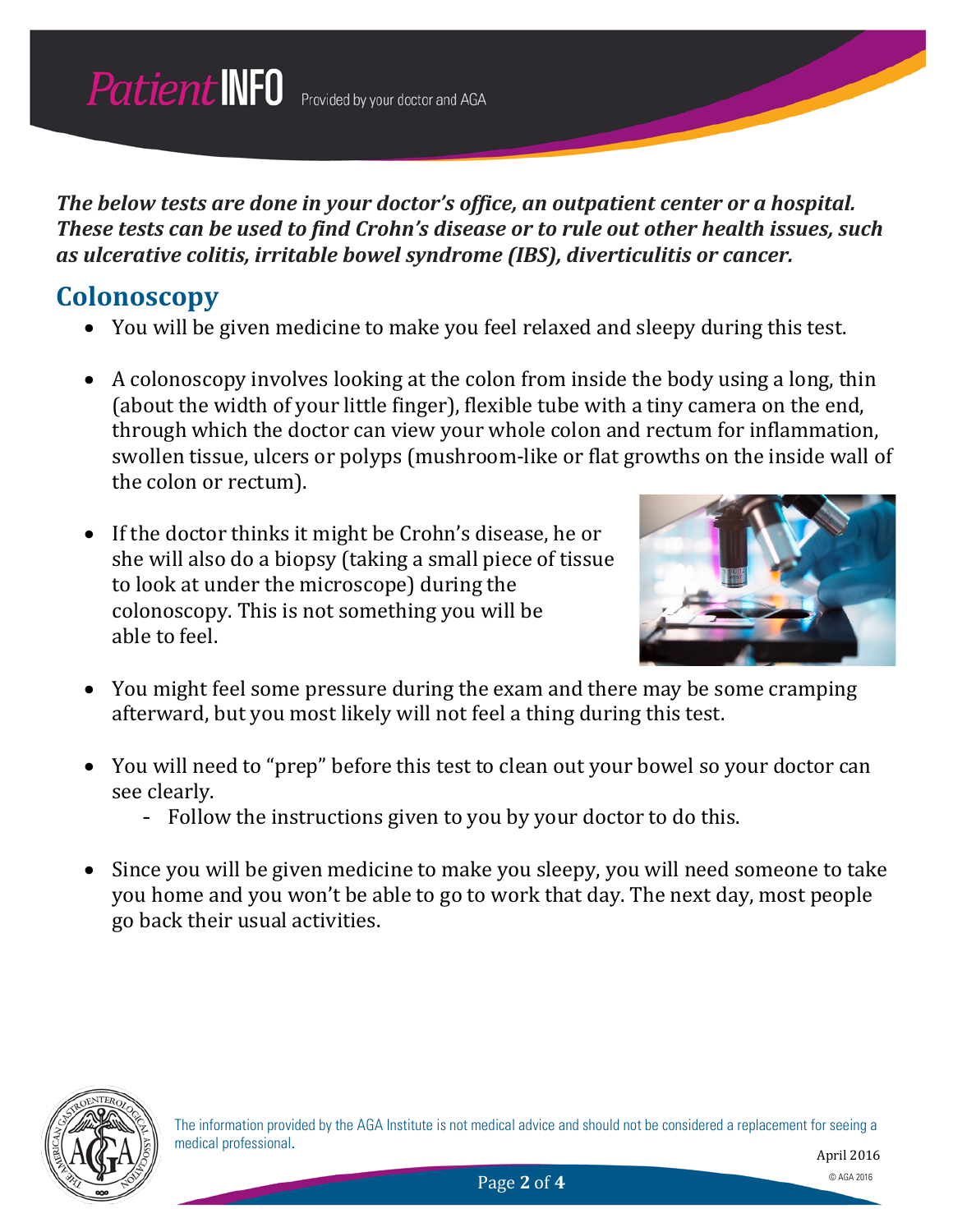## **Upper GI Endoscopy and Enteroscopy**

- An endoscopy or enteroscopy is done to look inside your gastrointestinal (GI) tract to see if there is inflammation or ulcers and to get a small piece of the tissue (biopsy) from your small intestine to see if Crohn's disease is present.
- You will be given medicine to block pain and make you feel relaxed and sleepy, so you won't feel much during the test.
- During the endoscopy, your gastroenterologist will use a long, thin (about the width of your little finger), flexible tube with a tiny camera on the end to look inside.
- The tube is passed through the mouth into the small intestine as your gastroenterologist does a careful exam.

## **Small Bowel Capsule Endoscopy**

- A capsule endoscopy is a way for your doctor to see inside your GI tract and look at the lining of the small intestine.
- Unlike an upper GI endoscopy or a colonoscopy, this test uses a camera inside a pill-like capsule.
- You will swallow the pill (which is just over 1-inch long and less than  $\frac{1}{2}$ -inch wide) at your doctor's office.
- Once swallowed, it will travel through your GI tract, sending images to a special device for your doctor to review.
- You will be awake and active during this test, though you will not feel the capsule. The capsule will leave your body naturally through a bowel movement.

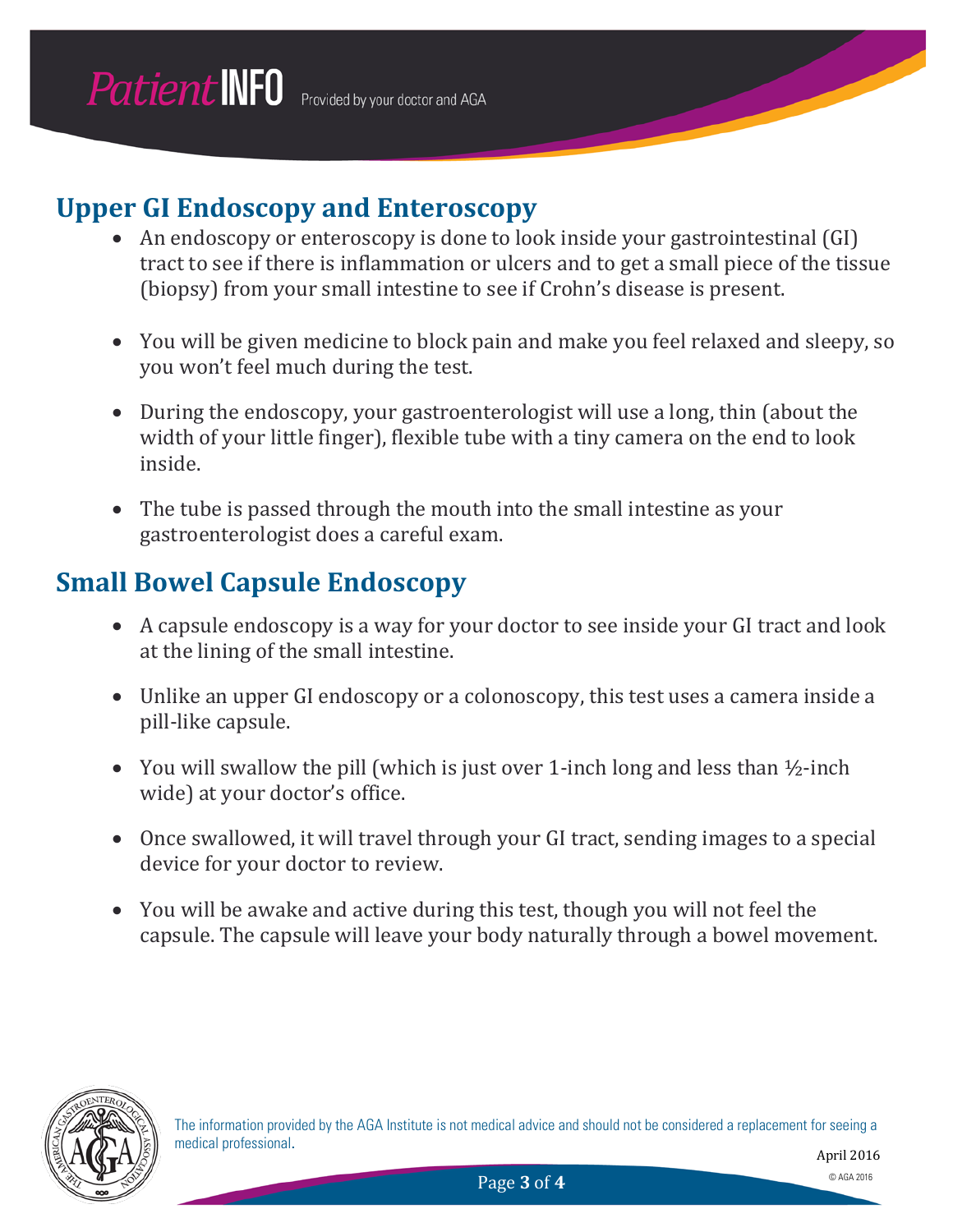## **Computerized Tomography (CT) Scan and MRI Enterography**

- These tests use both X-rays and computer technology to make clear images for your doctor to see your GI tract.
- You will need to drink a mixture, which helps your doctor see your GI tract more clearly on the images. You may also be injected with a dye to help, as well.
- You will not be put to sleep for this test.
- This test can find Crohn's disease and complications from the disease.

## **Upper Gastrointestinal (GI) and Small Bowel Series**

- This test uses X-rays to look at your upper GI tract.
- During this test, you will sit or stand in front of an X-ray machine and drink a thick liquid called barium. The barium will coat your esophagus (the tube that links your mouth and stomach), stomach and small intestine so your doctor can see them more clearly in the images.
- You will not be put to sleep for this test.
- You should not eat or drink before this test.



• This test may cause bloating (swelling) or upset belly for a short time. The barium may cause your stool to be white or light-colored. You may be instructed to take a laxative after the test to make sure that the barium is passed and does not cause severe constipation (hard stool or trouble passing stool).

*Talk to your doctor about which test is best for you. Your doctor will give you specific instructions for how to get ready for your test for Crohn's disease.*

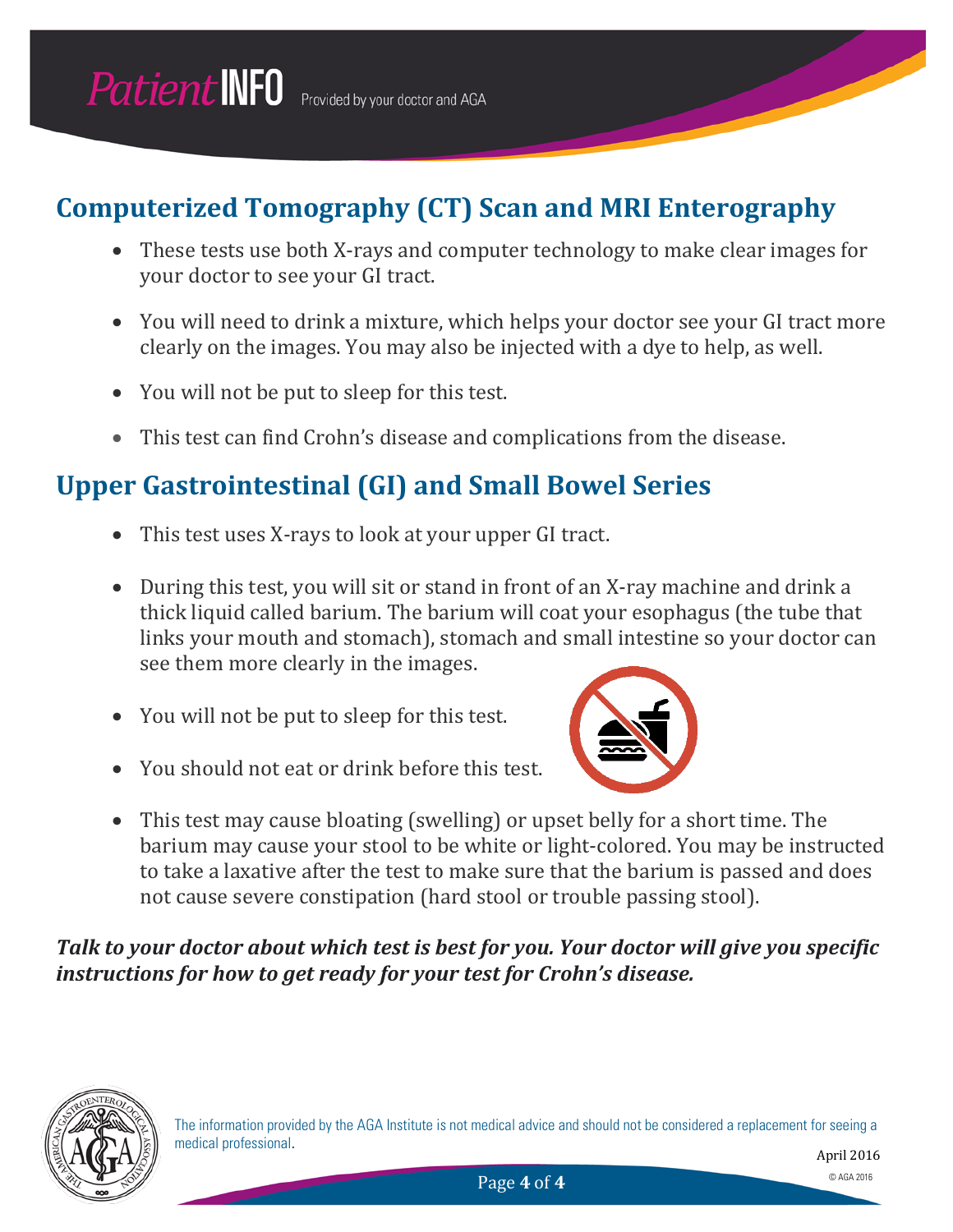# Newly Diagnosed

For some, hearing that they have Crohn's disease is a relief, a reason for symptoms and a light at the end of the tunnel. For others, it can be scary and daunting. Many will have a mix of feelings. **All of this is completely normal.**

No matter what you may be feeling upon hearing you have Crohn's disease, it is of great value to know that you are not alone and that many places have support groups, both in-person and online, for people all ages with Crohn's disease that can be very helpful. **Talk to your doctor about support groups at the hospital or do your own research to get involved with the Crohn's disease (and inflammatory bowel disease [IBD]) community.**

If you are overwhelmed by your new diagnosis, don't wait to **reach out to a mental health expert** to talk through the changes. Relaxation techniques, such as yoga, meditation or mindfulness, may be very helpful.

Working together with your health-care team, you can make a treatment plan just for you, to help control your symptoms and **put you in charge of your Crohn's disease**.



### Questions to Ask Your Doctor

- How often do I need to see a gastroenterologist?
- How often do I need to undergo testing?
- What are my risks for colon cancer?
- Are there symptoms that should cause worry? If so, what are they?
- If you don't know something at any point, ask for more (or clearer) information!



The information provided by the AGA Institute is not medical advice and should not be considered a replacement for seeing a medical professional.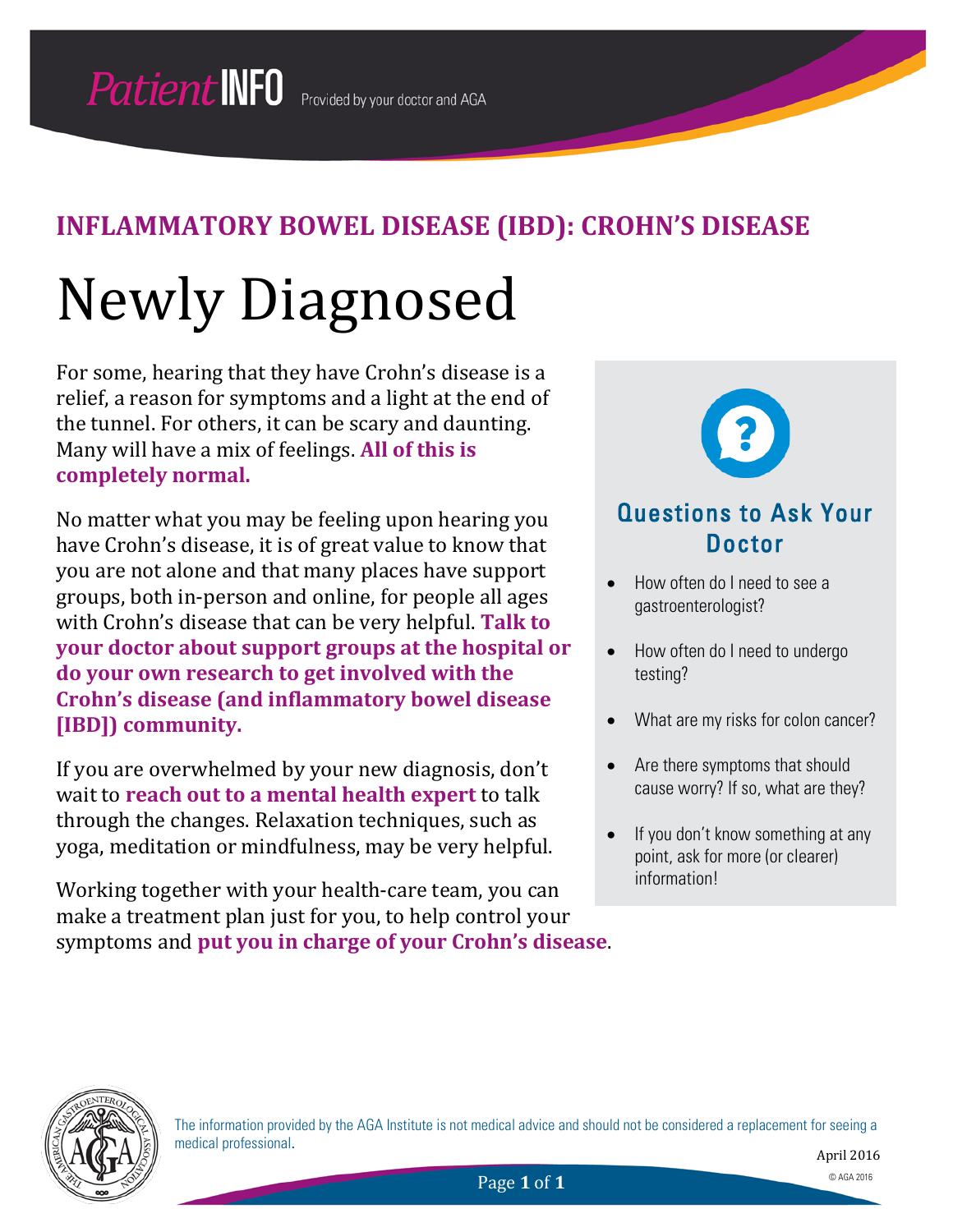# Treatment: Nutrition and Medication

While there is no cure for Crohn's disease, there are a number of options to help treat it. The goals of treatment are to:

- Control inflammation, or swelling.
- Ease symptoms, like pain, diarrhea (loose stool) and bleeding.
- Fix nutrition deficiencies, if needed.

Treatment will depend on where the disease is and the severity of the disease, past complications, and response to earlier treatments. Remember, everyone experiences symptoms of Crohn's disease differently. If one treatment doesn't work as well, there are other options. Just be sure to be in touch with your doctor regularly.

Treatment options for Crohn's disease involve medications, nutrition supplementation, surgery or a combination.

## **Medications**

The goals of using medications are to start or keep up remission (no symptoms) and to improve quality of life. Each person reacts a little bit differently to each drug and many need a combination of drugs. While some of them have side effects, the benefits and symptom relief often outweigh those drawbacks.



The information provided by the AGA Institute is not medical advice and should not be considered a replacement for seeing a medical professional.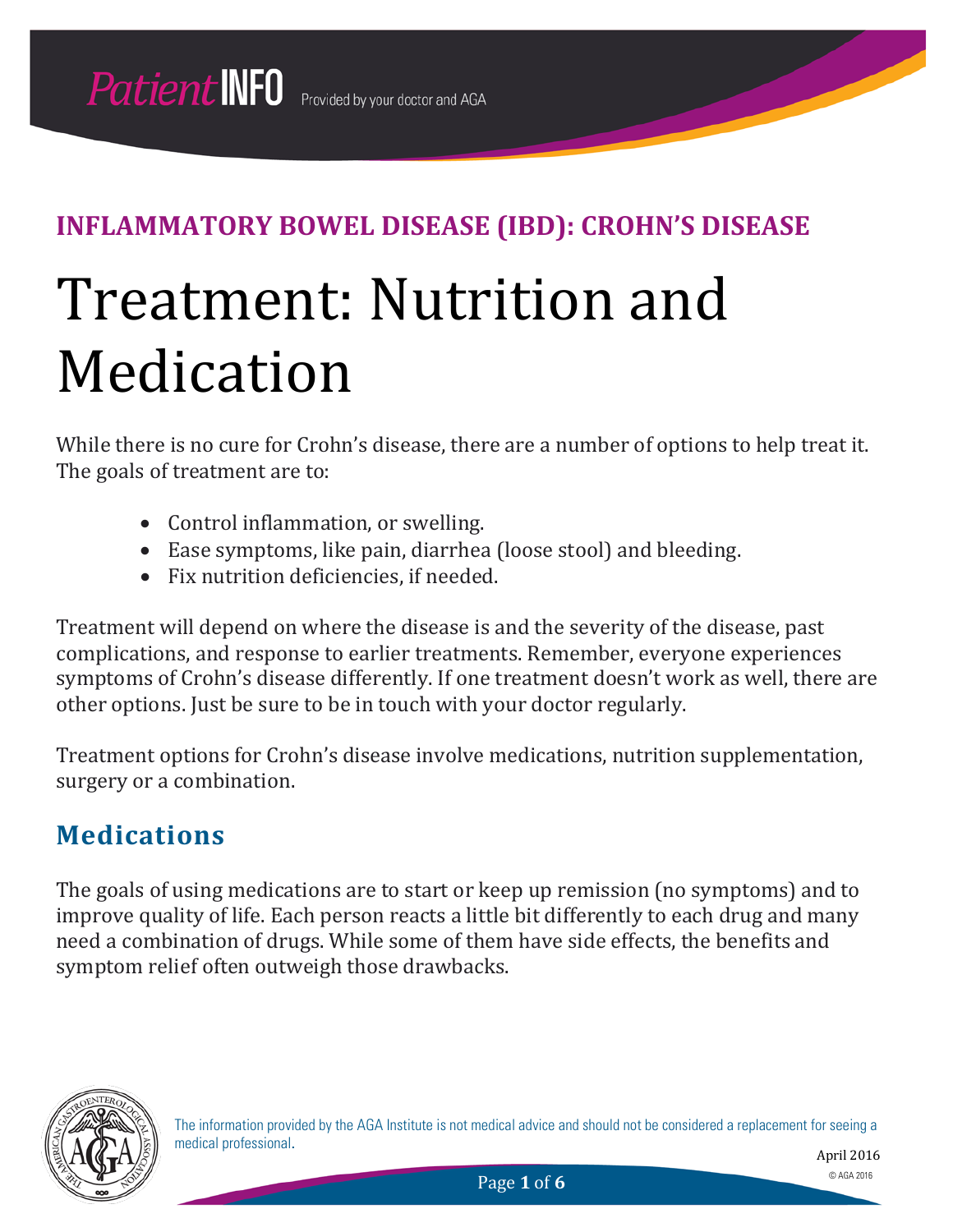#### **Aminosalicylates**

- Help control inflammation, especially in those who are newly diagnosed with mild symptoms.
- Sometimes these drugs are called 5-ASA's, which stands for 5-aminosalyciclic acid.
- Examples include:
	- Balsalazide.
	- Mesalamine.
	- Olsalazine.
	- Sulfasalazine.
- Possible side effects include:
	- Belly pain.
	- Diarrhea (loose stool).
	- Headaches.
	- Heartburn.
	- Nausea and throwing up.

#### **Corticosteroids**

- These drugs can be very helpful right away. They help lessen inflammation quickly.
- These are often given in large doses when the disease is at its worst, then lowered as symptoms get under control. They are given to people with moderate to severe symptoms.
- These drugs are not given for long-term use.
- Examples include:
	- Prednisone.
	- Budesonide.
	- Hydrocortisone.
	- Methylprednisolone.
- Possible side effects include:
	- Weight gain.
	- Acne.
	- Facial hair.
	- Mood swings.



The information provided by the AGA Institute is not medical advice and should not be considered a replacement for seeing a medical professional.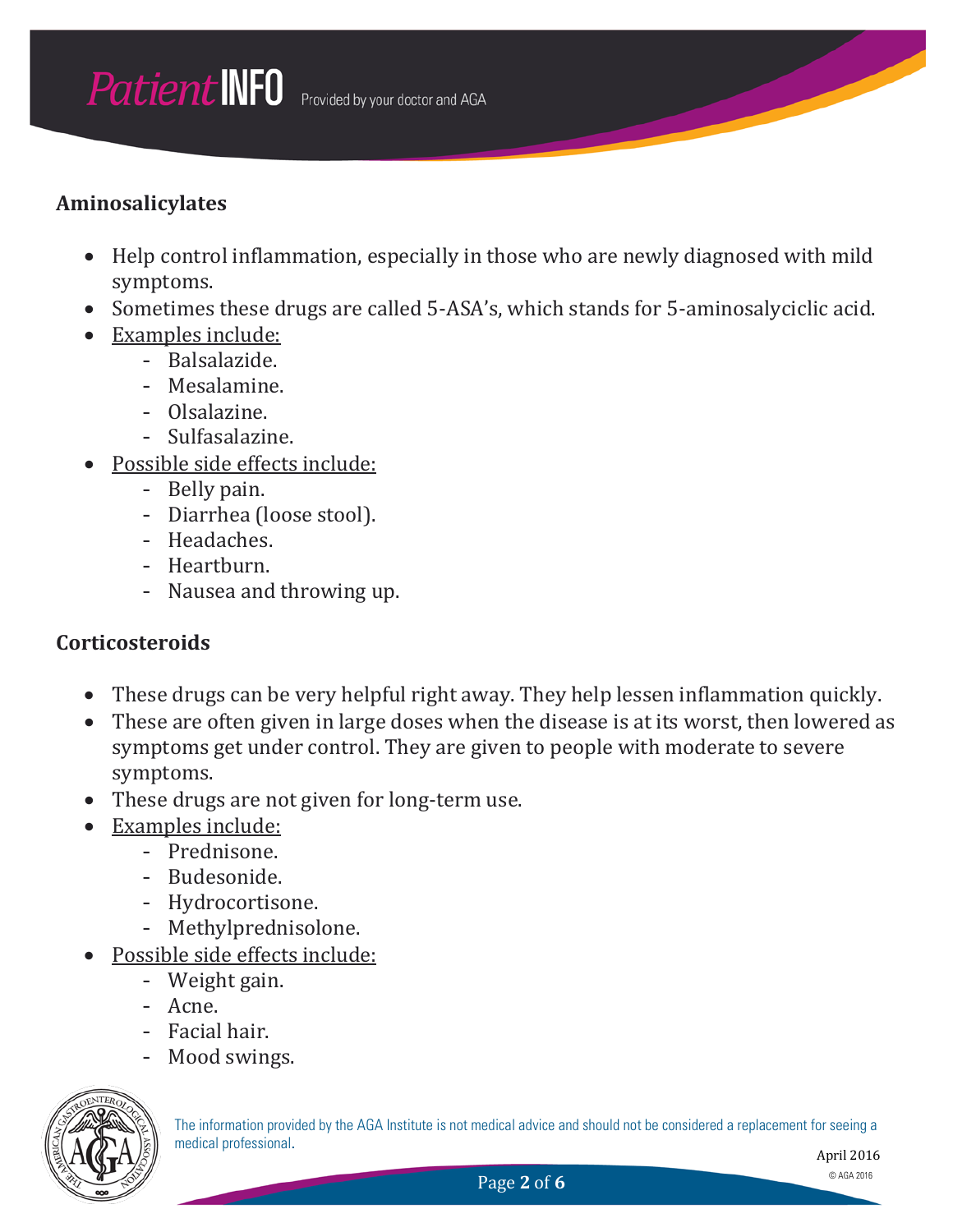- Bone mass loss.
- Greater risk of infection.
- Hypertension.
- High blood sugar (diabetes).
- Stopping these drugs suddenly could cause withdrawal symptoms, so your doctor will have you lower the dose slowly.

#### **Immunomodulators**

- Immunomodulators, or immunosuppressive agents, block the immune reaction that leads to inflammation, lessening inflammation in the gastrointestinal (GI) tract.
- These drugs can take up to three months to start working, so they are often used with other medicines until that time.
- These are given to help people go into remission or given to people who have not responded to other treatments.
- Examples include:
	- 6-mercaptopurine (6-MP).
	- Methotrexate.
	- Azathioprine.
	- Cyclosporine (only for people with severe Crohn's disease, as it comes with some risky side effects).
- Possible side effects include:
	- Nausea or throwing up.
	- Diarrhea (loose stool).
	- Less able to fight infections (from low white blood cell count).
	- Fatigue or feeling tired.
	- Pancreatitis.

#### **Biologic Treatments**

• Your immune system makes a protein called tumor necrosis factor (TNF), which can attack healthy cells in your body and can cause inflammation and damage. Biologic drugs, also called anti-TNF blockers, help block the action of the TNF protein.

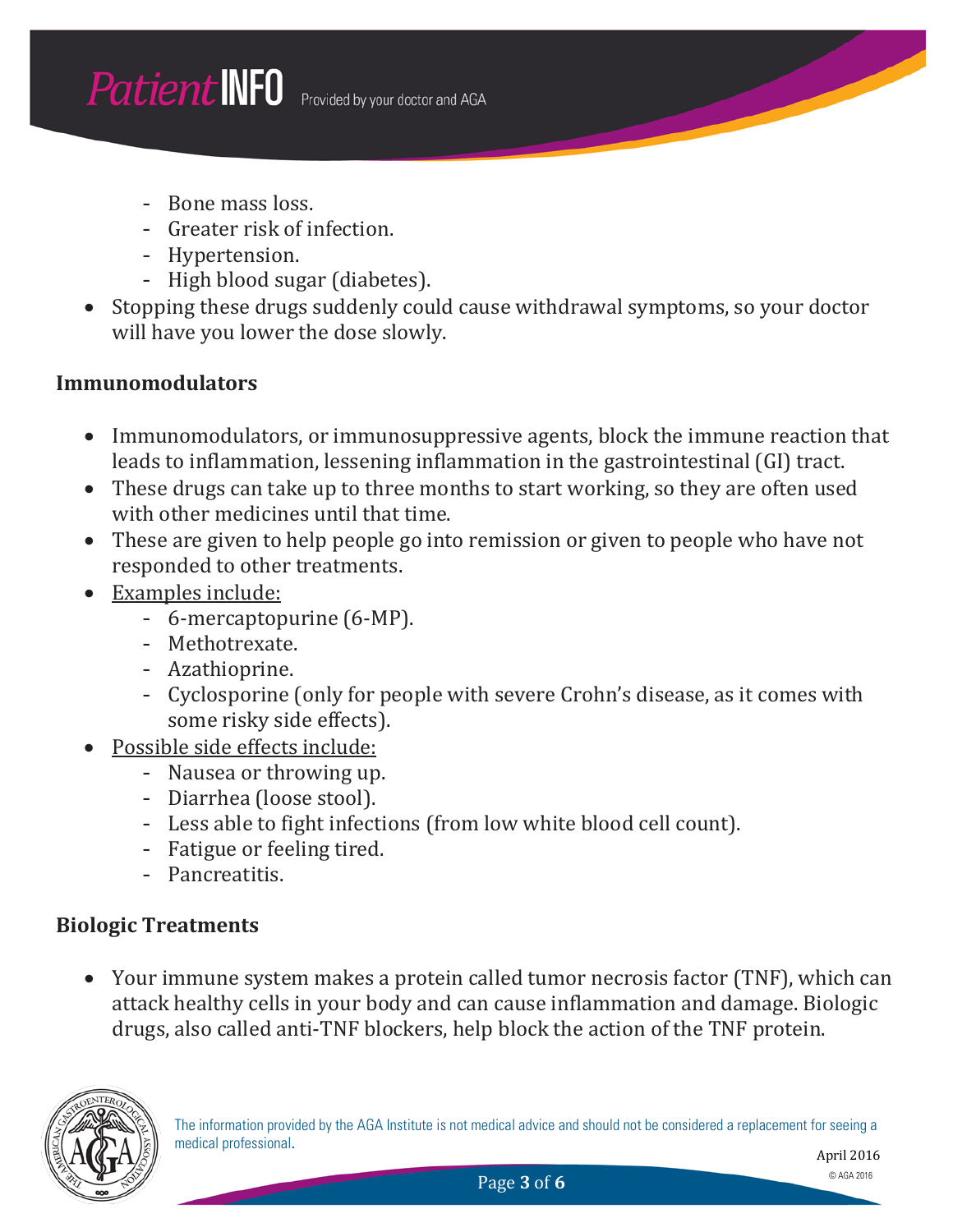- These drugs can lessen inflammation and quickly bring on remission of Crohn's disease.
- These drugs are used in people with moderate to severe Crohn's disease who do not respond to other treatments.
- These drugs are often given by either injection or infusion every six to eight weeks, based on what the patient needs.
- These drugs tend to cost more, so talk to your health plan before starting.
- Examples include:
	- Infliximab.
	- Adalimumab.
	- Certolizumab.
	- Vedolizumab.
	- Natalizumab.
- Possible side effects include:
	- Toxic/allergic reaction.
	- Itching or bruising at injection or infusion site.
	- Greater chance of getting infections (especially tuberculosis).
	- Greater chance of lymphoma.

#### **Biosimilar Treatments**

- There is a new type of biologic treatment, known as biosimilar products.
- Biosimilars have been approved by the U.S. Food and Drug Administration (FDA) to use as treatment in place of biologic drugs.
- They are highly similar to standard biologic drugs and have no clinically meaningful differences.
- Your doctor can prescribe a biosimilar in place of a biologic drug; however, your pharmacist cannot change you from a biologic drug to a biosimilar without your doctor's approval.
- Overall, biosimilar products should produce the same results as a standard biologic drug. Talk to your doctor about more information and what is best for you to treat your Crohn's disease.



Page 4 of **6** © AGA 2016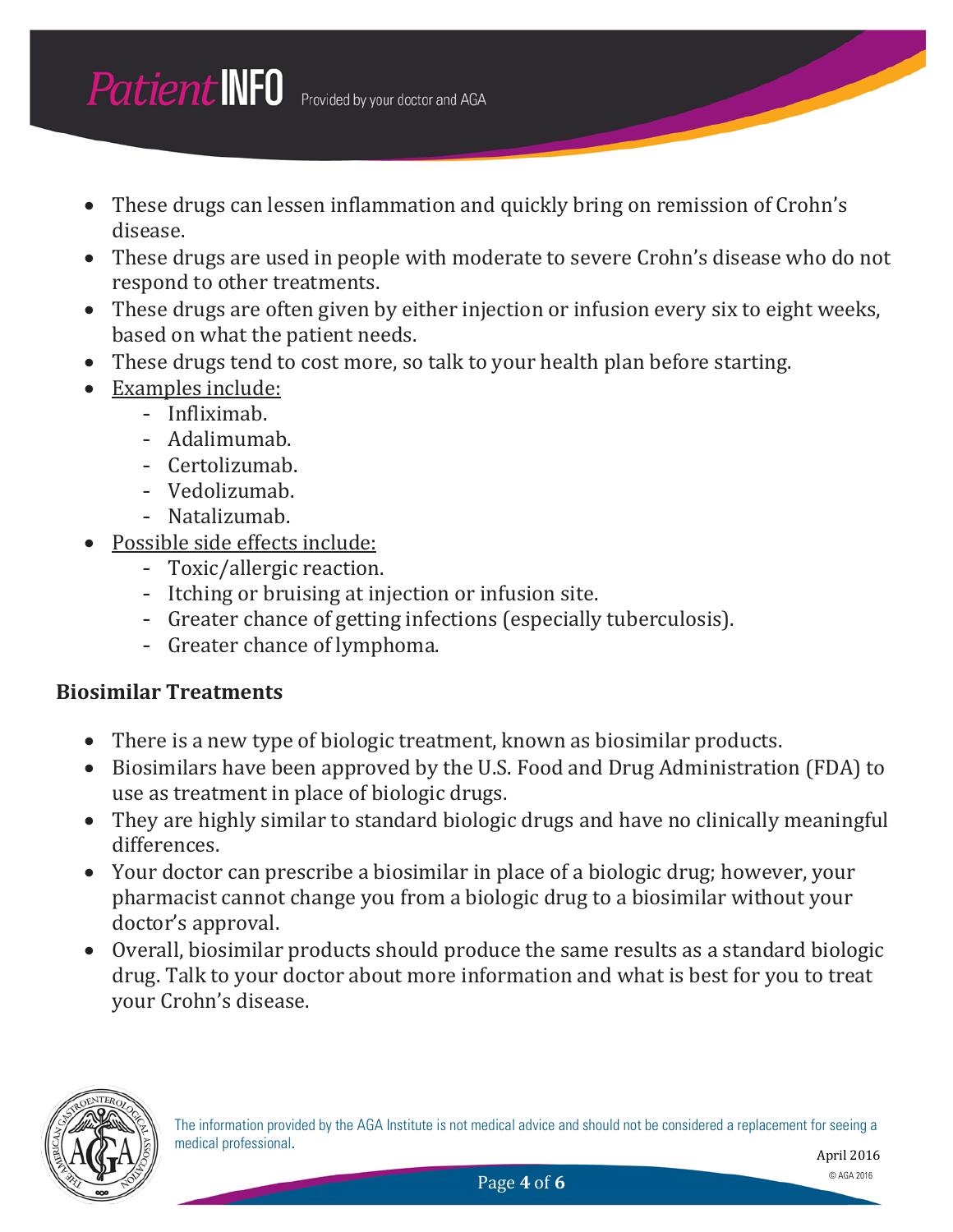- Examples include:
	- Infliximab-dyyb.
- Possible side effects include:
	- Same as biologic drugs.

#### **Other Medications**

- Acetaminophen can be used for mild pain.
	- People with Crohn's disease should not take ibuprofen, aspirin or naproxen as they can make symptoms worse or cause GI bleeding.
- Antibiotics are given to prevent or treat infections and fistulas (a link between two body parts that should not be there, such as between two organs; they can form from infection, inflammation or surgery).
- Loperamide is given to help slow or stop severe diarrhea. It should only be taken for short cycles of time.

For more information on drug options, check on out the patient companion to the AGA Clinical Guidelines on the use of drugs in patients with Crohn's disease.

## **Nutrition Supplementation**

While no foods cause Crohn's disease, good nutrition is still very important and certain changes in diet could help lessen symptoms. Speak to your doctor or a registered dietitian (RD) about what nutrition steps would be best for you.

Some nutrition options for people with Crohn's disease are:

- Staying away from carbonated drinks.
- Avoiding popcorn, raw veggies, nuts and other high-fiber foods.
- Drinking more liquids (not alcohol).
- Eating smaller meals more often.
- Keeping a food journal to track symptoms.
- Using a nutrition supplement or vitamin.





The information provided by the AGA Institute is not medical advice and should not be considered a replacement for seeing a medical professional.

April 2016

Page **5** of **6** © AGA 2016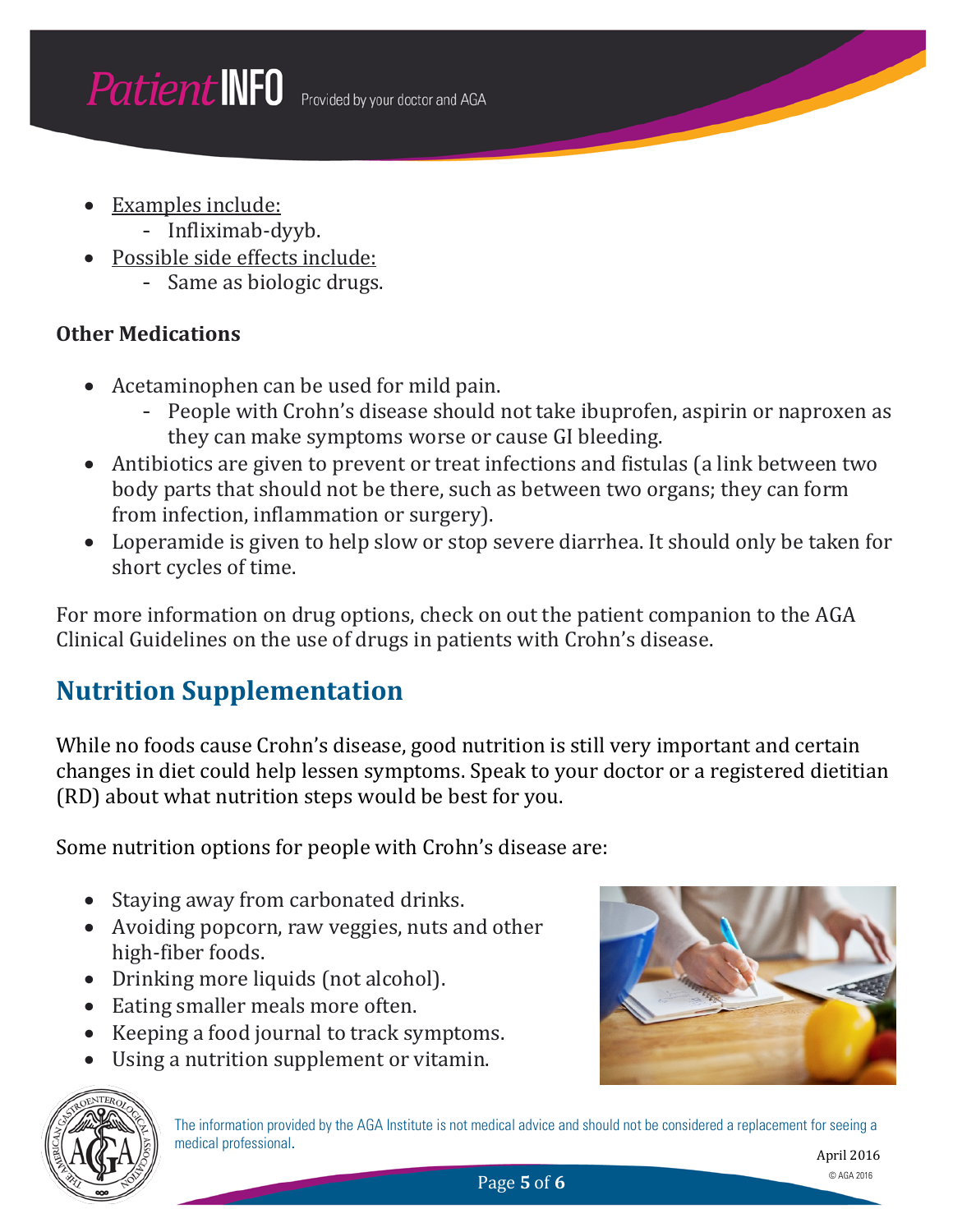There are times when symptoms are so bad that any food can cause harm. If this happens, you doctor may suggest **bowel rest**. Bowel rest means either only consuming clear liquids (no solid food) or not consuming anything by mouth at all. If your doctor puts you on bowel rest, you will get nutrition through an IV. Some people stay in the hospital during bowel rest, but others get the treatment at home. During this time, the intestines are able to heal.

#### Crohn's Disease – What to Know:

- Crohn's disease, a chronic autoimmune disease, is a type of inflammatory bowel disease (IBD).
- **Crohn's disease can have times of remission, when the disease has no symptoms, and times of flares, when there many** symptoms.
- ▶ Crohn's disease is often found in people in their late-teenage or early adult years.
- The main symptoms of Crohn's disease are belly pain, diarrhea (loose stool), rectal bleeding and weight loss.
- **There are many medications and procedures to help treat Crohn's disease.**



The information provided by the AGA Institute is not medical advice and should not be considered a replacement for seeing a medical professional.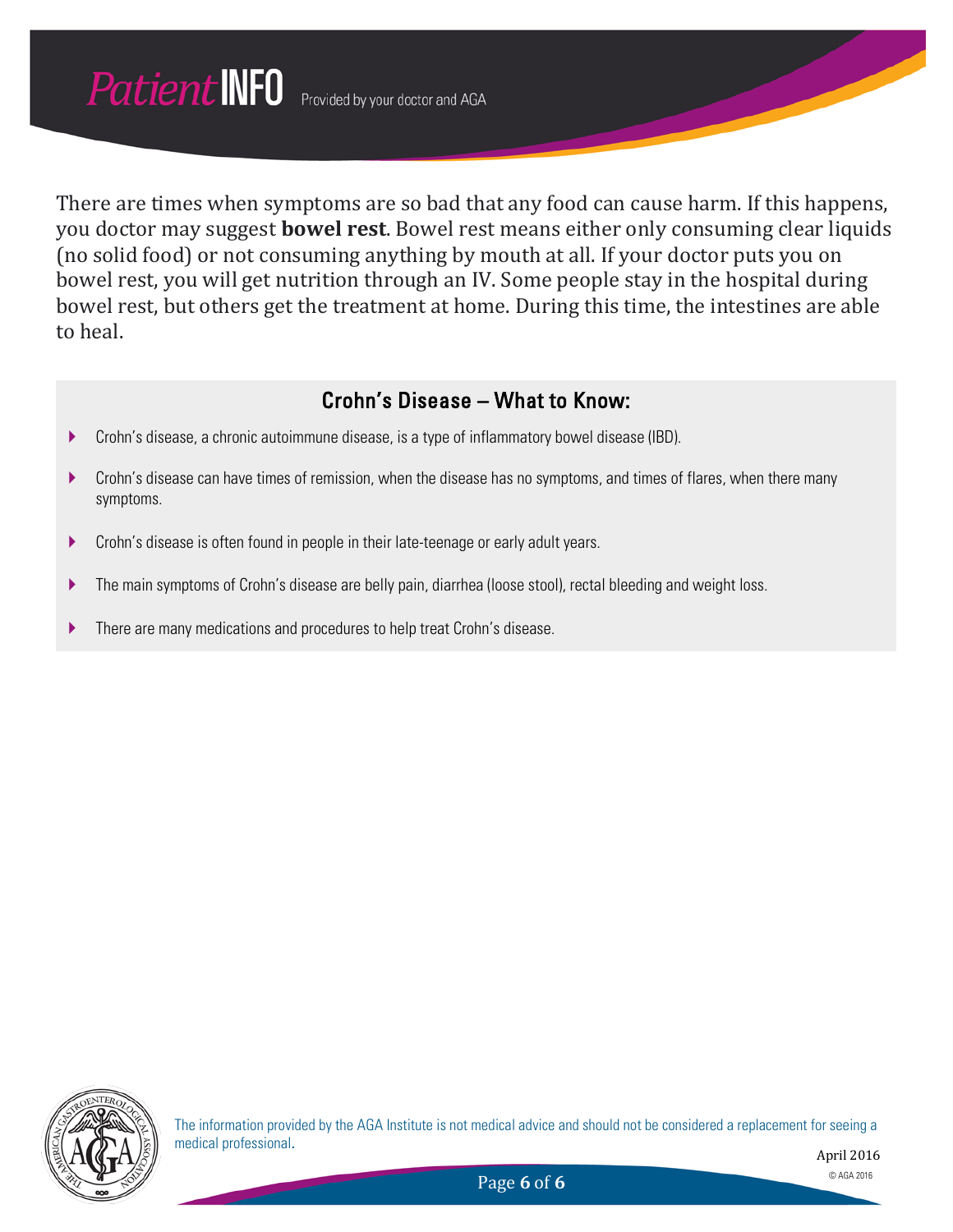# Treatment: Surgery

Medication helps many patients with Crohn's disease, but for some, it is not enough to help relieve symptoms. **Up to 85 percent of patients with Crohn's disease will need surgery at some point**. Surgery is not a cure, though it can help ease symptoms or treat any complications. Surgery is often a last resort and used when a patient has:

- Bowel block.
- Bleeding that won't stop.
- Fistulas.
- Abscess.
- Symptoms that don't get better with medication.



There are a few types of surgery that can be done for Crohn's disease. A surgeon will work with you and your gastroenterologist to figure out if you need surgery and which surgery would be best.

For any surgery, you will get general anesthesia (be put totally to sleep) and will be in the hospital for up to a week after. It can take up to six weeks for patients to fully heal after surgery.

## **Small Bowel Resection**

- This surgery is done to remove part of the small bowel.
- This is done when there is a block or severe disease in the small bowel that does not get better from medicine.
- The surgeon will take out the part of the bowel and reconnect the healthy ends of the bowel.

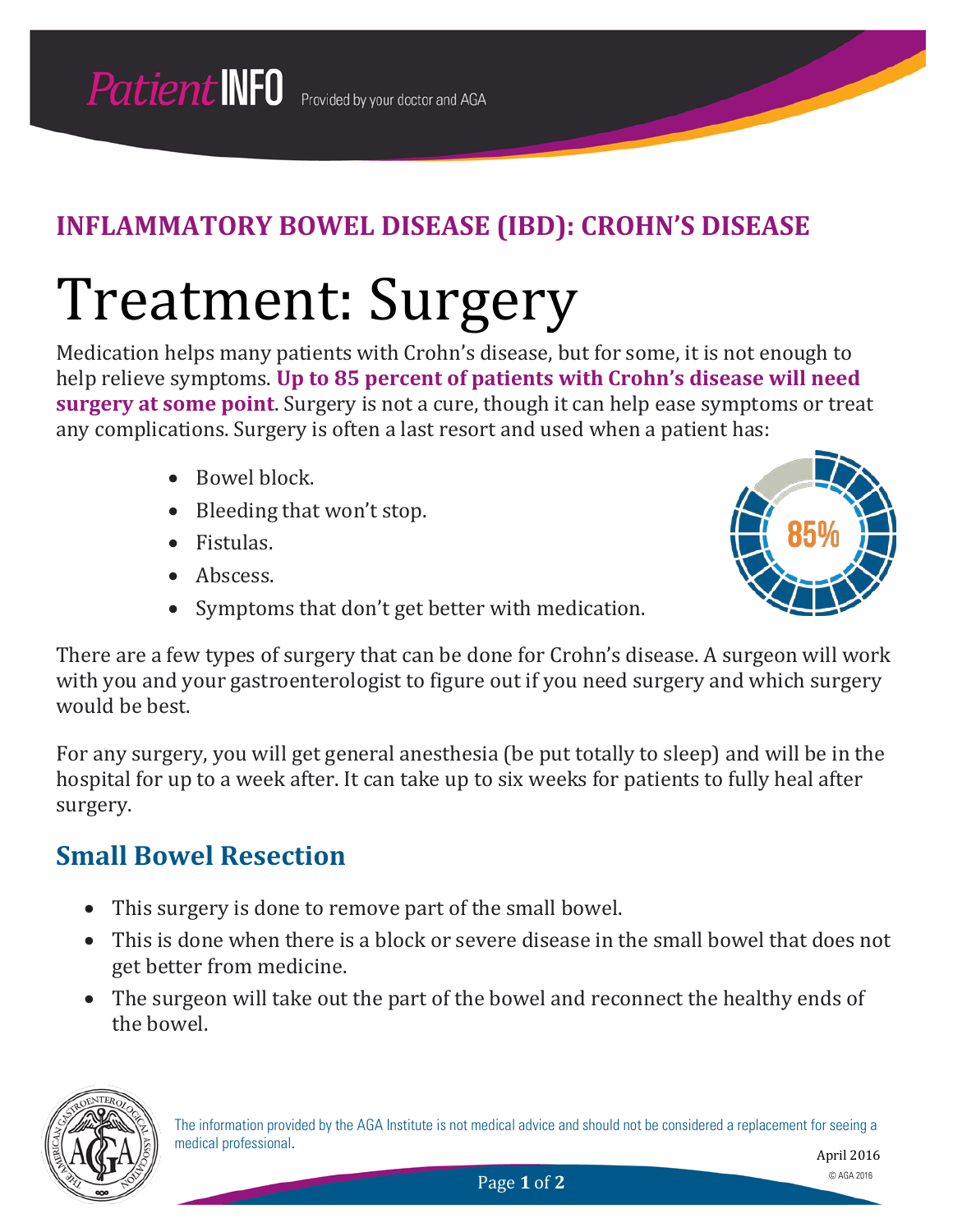- This surgery can be done laparoscopically or as an open surgery.
	- **Laparoscopic** Uses a few small, ½-inch incisions in the belly to put in a thin tube with a camera on the end. Looking at the images from the camera, the surgeon put tools through the small incisions to complete the surgery.
	- **Open** Uses one 6-inch incision in the belly.

## **Subtotal Colectomy**

- This surgery is sometimes called a large bowel resection, meaning it removes part of the large bowel.
- This is done when there is a block, a fistula or severe disease in the large bowel that does not get better from medicine. The surgeon will take out the part of the bowel and reconnect the healthy ends of the bowel.
- This surgery can be done laparoscopically or as an open surgery.
	- Laparoscopic Uses a few small, ½-inch incisions in the belly to put in a thin tube with a camera on the end. Looking at the images from the camera, the surgeon puts tools through the small incisions to complete the surgery.
	- Open Uses one 6-inch incision in the belly.

## **Proctocolectomy and Ileostomy**

- This surgery is done to take out the whole large bowel and rectum.
- An ileostomy is a small hole in the belly. The last part of the small bowel, the ileum, ends at this hole outside of the body. A removable, external pouch (ostomy pouch) is connected to the hole to collect the content of your intestines (stool). The ileostomy may be temporary or permanent.
- With total removal of the colon and rectum (proctocolectomy), you will have the ostomy for the rest of your life.

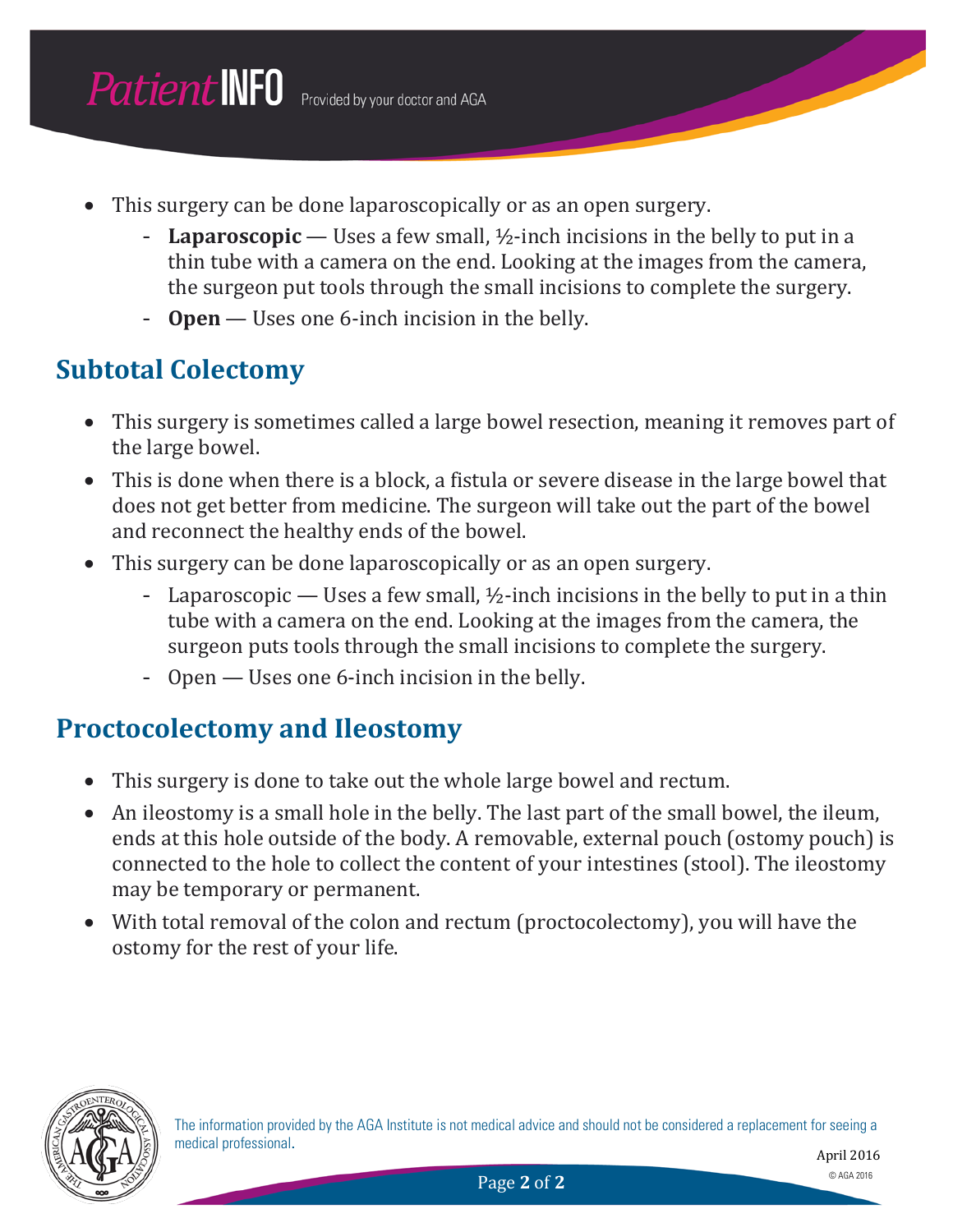# Things to Be Aware Of **A**

**Taking your medicine and staying well hydrated and nourished can help keep Crohn's disease under control.** Sometimes, though, complications can happen. Often, with Crohn's disease, these issues will need medical attention.

### **Bowel Block**

- A block or a stricture (when the bowel is very narrow in one spot) can happen. Crohn's disease can thicken the bowel wall with swelling or scar tissue, causing the block or stricture.
- A block can stop food or stool from passing through the bowel as it is supposed to.
- A block can sometimes be treated with medicine, but often needs surgery.

### **Fistulas**

- A fistula is a link (or tunnel) between two body parts that should not be there, such as between two organs. They can form from infection, inflammation or surgery.
- Fistulas often form near the anus and rectum in patients with Crohn's disease.
- Fistulas can heal with medicine or changes in diet, but some may need surgery.

### **Malnutrition**

- If Crohn's disease is not under control, it can stop the body from getting the vitamins, minerals and nutrients it needs.
- This can be treated with IV fluids or feeding tubes to help patients get the nutrition they need while they work with their doctors to get the disease under control.